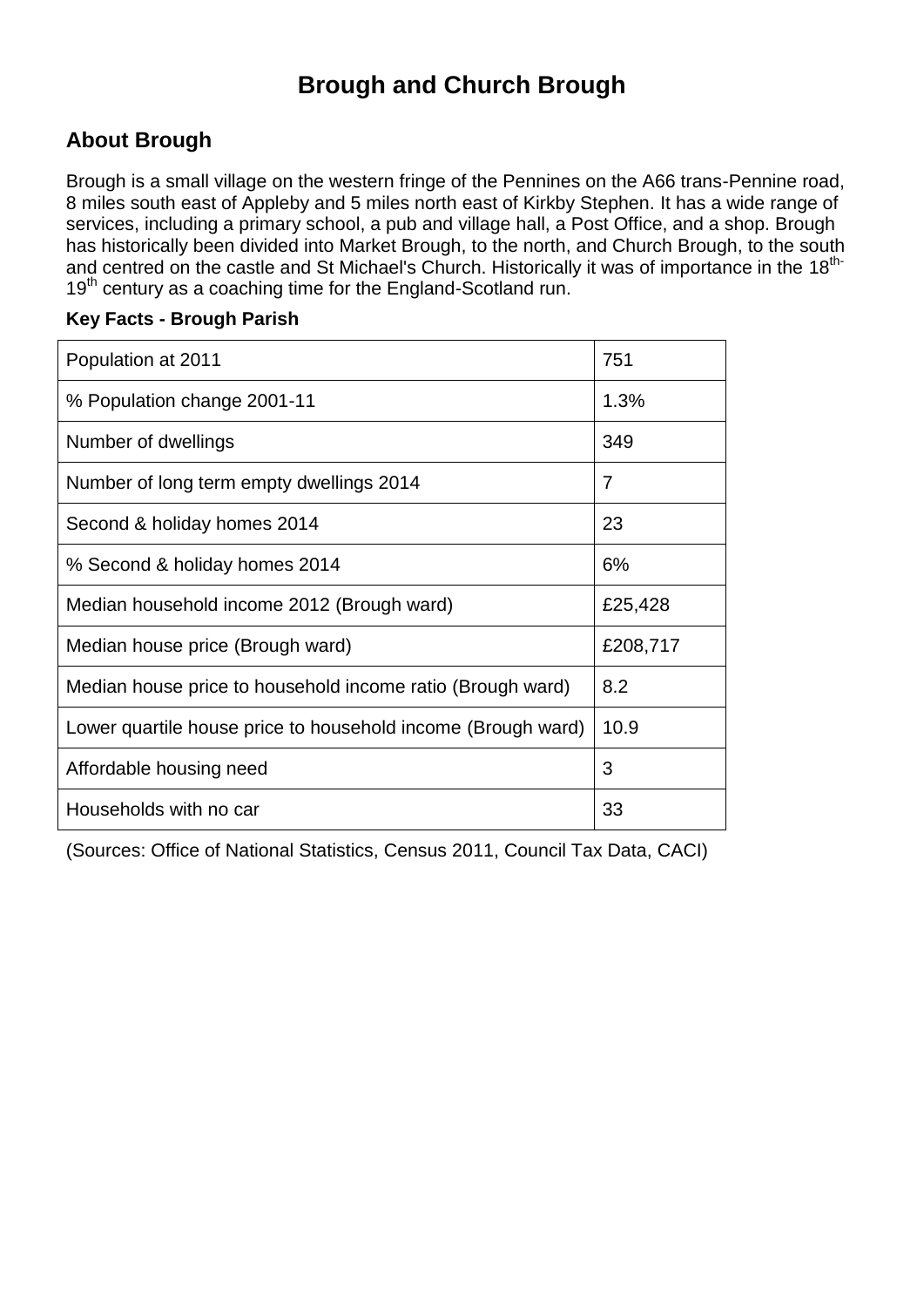#### **Map showing sites in Brough and Church Brough**

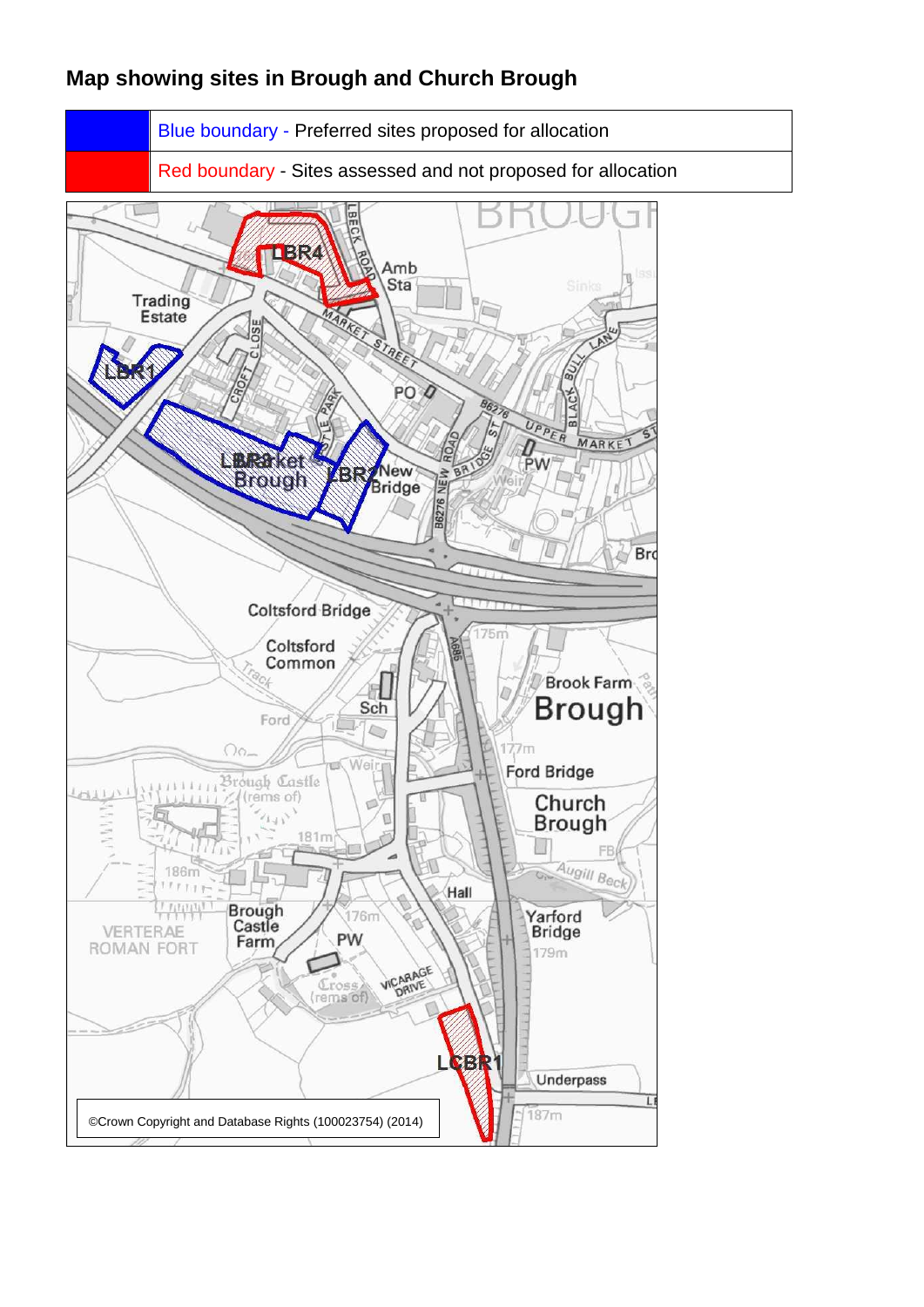## **LBR1 - Rowan House, Brough**



## **LBR1 - Rowan House, Brough**

| Yes                                                                                                                                                                                                                                                                                                                                                                                                                                                                                                                      |
|--------------------------------------------------------------------------------------------------------------------------------------------------------------------------------------------------------------------------------------------------------------------------------------------------------------------------------------------------------------------------------------------------------------------------------------------------------------------------------------------------------------------------|
| 0.40                                                                                                                                                                                                                                                                                                                                                                                                                                                                                                                     |
| 12                                                                                                                                                                                                                                                                                                                                                                                                                                                                                                                       |
| <b>No</b>                                                                                                                                                                                                                                                                                                                                                                                                                                                                                                                |
| The site is a greenfield site. The site is level with no topographical<br>issues. There is an existing access which appears to be shared with<br>the residential unit adjacent the site. However, if required, an<br>alternative access could be achieved. There are trees on the boundary<br>and within 10 metres. Neighbouring uses are fields and land opposite is<br>in residential. The site is on the edge of the settlement. The<br>development of the site would respect the character of the immediate<br>area. |
| The site was identified as suitable in the longer term in the SHLAA                                                                                                                                                                                                                                                                                                                                                                                                                                                      |
| Currently unknown                                                                                                                                                                                                                                                                                                                                                                                                                                                                                                        |
| Currently unknown.                                                                                                                                                                                                                                                                                                                                                                                                                                                                                                       |
| 2025-2032. There are no live or extant permissions on the site.                                                                                                                                                                                                                                                                                                                                                                                                                                                          |
|                                                                                                                                                                                                                                                                                                                                                                                                                                                                                                                          |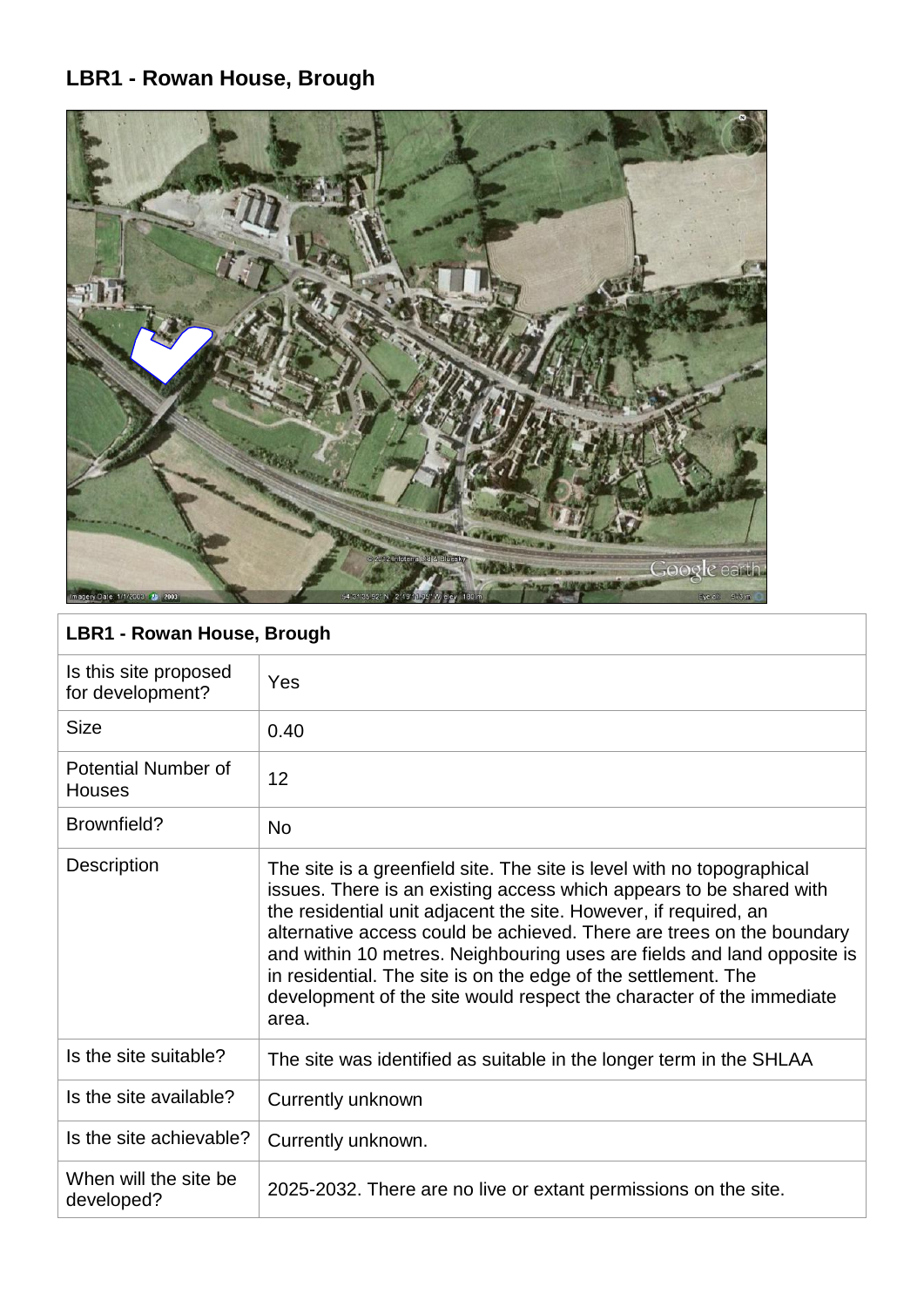| LBR1 - Rowan House, Brough             |                                                                                                                                                                                                                               |
|----------------------------------------|-------------------------------------------------------------------------------------------------------------------------------------------------------------------------------------------------------------------------------|
| <b>Issues/Constraints</b>              | <b>Positive considerations</b>                                                                                                                                                                                                |
|                                        | Identified within the SHLAA.<br>٠<br>Located on edge of settlement and respects character.<br>No flood risk or contamination issues.<br>No environmental or historic landscape designations within 250<br>metres of the site. |
|                                        | <b>Issues to consider</b>                                                                                                                                                                                                     |
|                                        | Greenfield site.<br>$\bullet$<br>On the edge of the settlement.<br>٠                                                                                                                                                          |
| <b>Public consultation</b><br>response | No comments received.                                                                                                                                                                                                         |
| Source/Reason it is<br>proposed        | Local Plan Designation: Land is allocated for housing                                                                                                                                                                         |
|                                        | The site is identified in the SHLAA as suitable in the long term as there<br>are more suitable sites in the area.                                                                                                             |
|                                        | The site was included in the Issues and Options consultation<br>document.                                                                                                                                                     |

The site has a score of 81% with the higher the score the more preferable the site subject to overcoming issues raised.

## **LBR2 - Castle View, Brough**

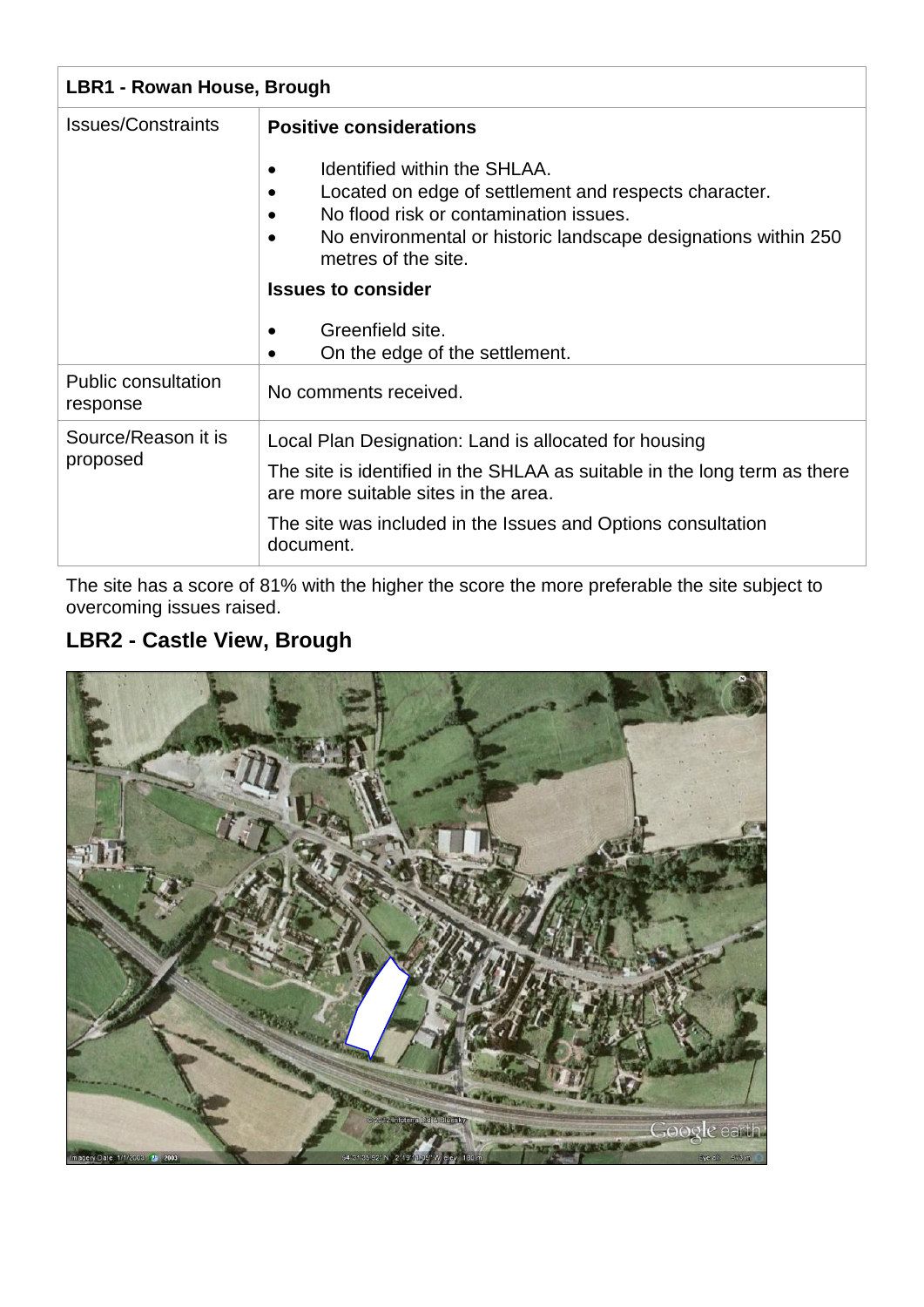| <b>LBR2 - Castle View, Brough</b>           |                                                                                                                                                                                                                                                                                                            |
|---------------------------------------------|------------------------------------------------------------------------------------------------------------------------------------------------------------------------------------------------------------------------------------------------------------------------------------------------------------|
| Is this site proposed<br>to be allocated?   | Yes                                                                                                                                                                                                                                                                                                        |
| <b>Size</b>                                 | 0.51                                                                                                                                                                                                                                                                                                       |
| <b>Potential Number of</b><br><b>Houses</b> | 6 (due to constraints of site)                                                                                                                                                                                                                                                                             |
| Brownfield?                                 | <b>No</b>                                                                                                                                                                                                                                                                                                  |
| Description                                 | The site is a green field site. The site is level with no topographical<br>constraints. There is a byre to the front of the site in good condition<br>which may have bats or owls.                                                                                                                         |
|                                             | The existing access is onto a very narrow road. There are trees on the<br>site boundaries and within 10m of the site. A Public Right of Way<br>crosses the site diagonally. Neighbouring use is residential. The site is<br>located in the centre of the settlement and would respect the village<br>form. |
| Is the site suitable?                       | The site was identified as suitable in the SHLAA in the longer term.                                                                                                                                                                                                                                       |
| Is the site available?                      | Currently unknown                                                                                                                                                                                                                                                                                          |
| Is the site<br>achievable?                  | <b>Currently unknown</b>                                                                                                                                                                                                                                                                                   |
| When will the site be<br>developed?         | There is a live planning application for six dwellings on site ((14/0434)                                                                                                                                                                                                                                  |
| <b>Issues/Constraints</b>                   | <b>Positive considerations</b>                                                                                                                                                                                                                                                                             |
|                                             | Identified in SHLAA.<br>No impact on settings of nearest listed buildings.<br>Located in centre of settlement and respects character.<br>No environmental designation or Scheduled Ancient Monuments<br>within 250 metres of site.                                                                         |
|                                             | <b>Issues to consider</b>                                                                                                                                                                                                                                                                                  |
|                                             | Part of site in flood zone 2.<br>Noise from adjacent A66.<br>Greenfield site.<br>Possible access issues.                                                                                                                                                                                                   |
| <b>Public consultation</b><br>response      | No comments received.                                                                                                                                                                                                                                                                                      |
| Source/Reason it is<br>proposed             | The site is identified within the SHLAA which states the site is "suitable"<br>in the longer term subject to addressing previous reasons for refusal".<br>Local Plan Designation: Allocated for housing.<br>The site was included in the Issues and Options consultation document.                         |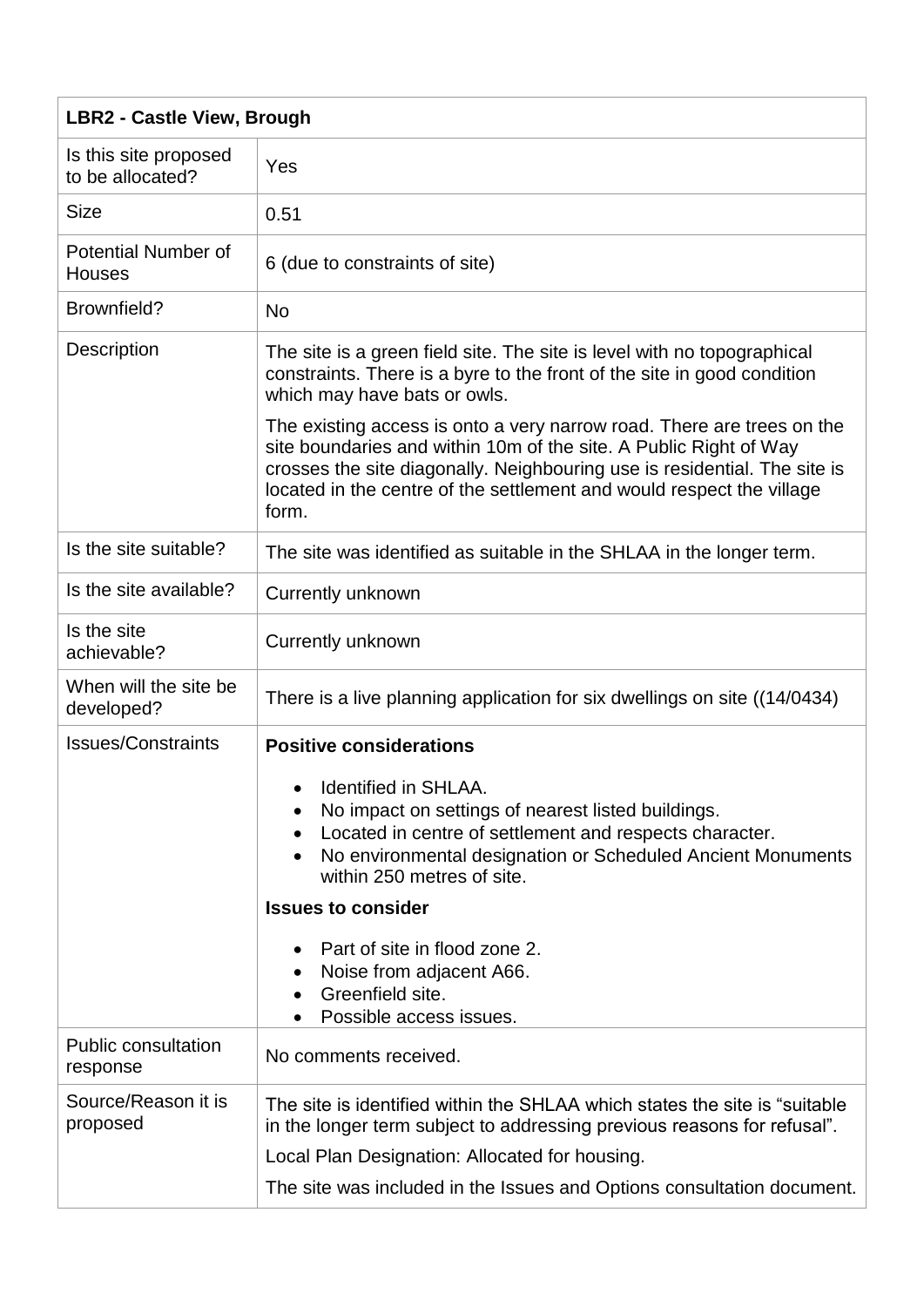The site has a score of 70% with the higher the score the more preferable the site subject to overcoming issues raised.



## **LBR3 - Land behind Croft Close, Brough**

| LBR3 - Land behind Croft Close, Brough      |                                                                                                                                                                                                                              |
|---------------------------------------------|------------------------------------------------------------------------------------------------------------------------------------------------------------------------------------------------------------------------------|
| Is this site proposed<br>for allocation?    | Yes                                                                                                                                                                                                                          |
| <b>Size</b>                                 | 1.60 (0.9 remaining without extant planning permission)                                                                                                                                                                      |
| <b>Potential Number of</b><br><b>Houses</b> | 25 (on area of land excluding that with planning permission)                                                                                                                                                                 |
| Brownfield?                                 | <b>No</b>                                                                                                                                                                                                                    |
| <b>Description</b>                          | The site is a greenfield site. The site is level with no topographical<br>issues. The site has an existing access which is useable. The rear of site<br>is designated Amenity Open Space.                                    |
|                                             | There are trees on the boundary and within 10 metres. A Public Right of<br>Way crosses the site. Neighbouring uses are residential and fields. The<br>development of the site would respect the character of the settlement. |
| Is the site suitable?                       | Part of the site was identified as suitable in the SHLAA                                                                                                                                                                     |
| Is the site available?                      | There is a live planning application on the remainder of the site<br>$(14/0305)$ .                                                                                                                                           |
| Is the site<br>achievable?                  | Yes.                                                                                                                                                                                                                         |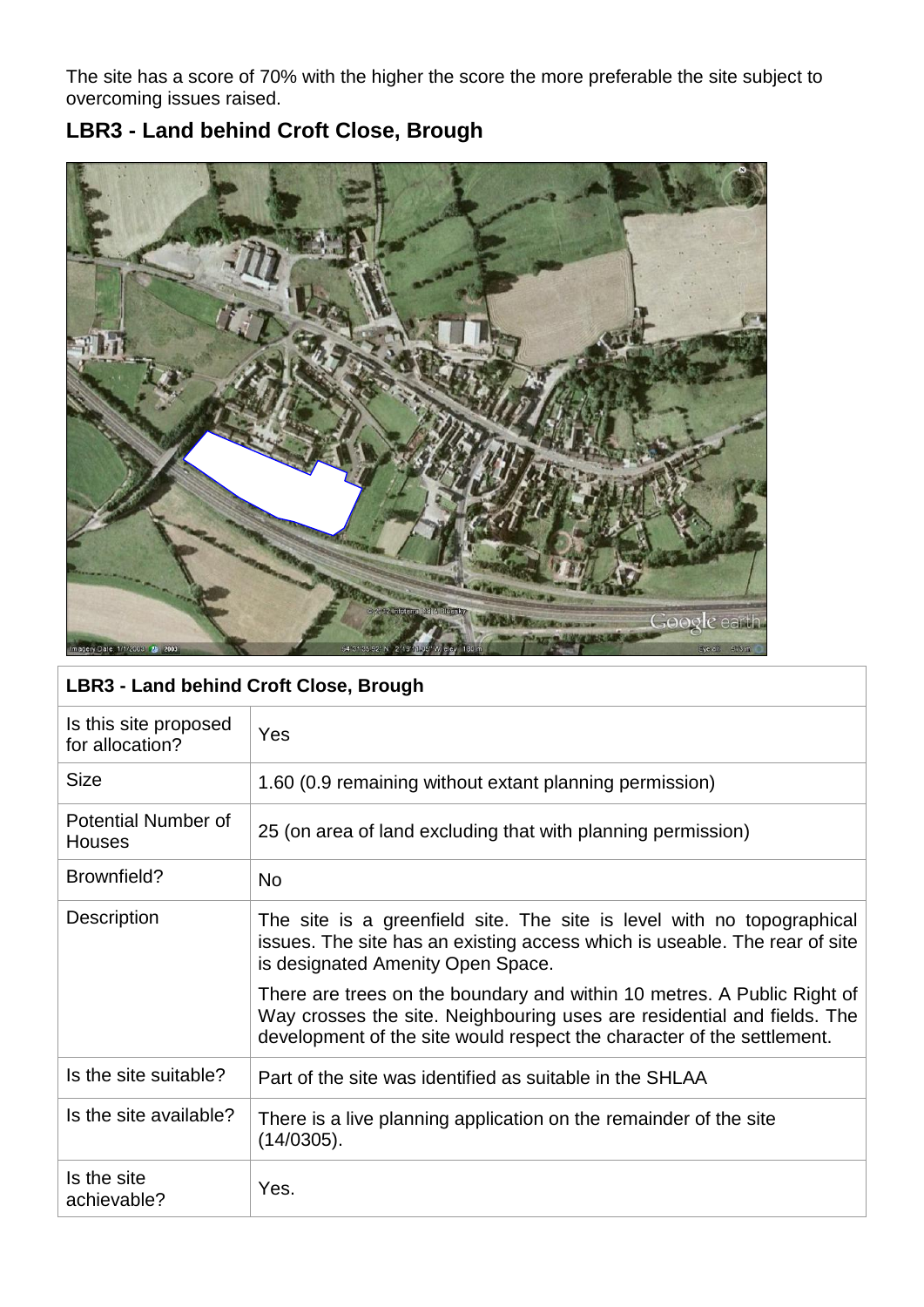| LBR3 - Land behind Croft Close, Brough |                                                                                                                                                                                                                                                                                                                                                                                                                                                                                       |
|----------------------------------------|---------------------------------------------------------------------------------------------------------------------------------------------------------------------------------------------------------------------------------------------------------------------------------------------------------------------------------------------------------------------------------------------------------------------------------------------------------------------------------------|
| When will the site be<br>developed?    | 2014-19. The site has outline planning permission for 48 Units, granted<br>on appeal (Ref. APP/HO928/A/09/2107203). Approximately half of the<br>site has planning permission for residential development of 12 units<br>under reference 11/0607. Construction has commenced on this<br>development and as such only the remainder of the site is included in<br>the allocations process.                                                                                             |
| <b>Issues/Constraints</b>              | <b>Positive considerations</b><br>Part of the site has planning permission for residential<br>development, and there is a known intention to bring forward the<br>remainder.<br>Existing access.<br>Not in flood zones 2 or 3.<br>No environmental designations or ancient woodland within 250m.<br><b>Issues to consider</b><br>Greenfield site.<br>Public Right of Way crosses the site.<br>Proximity to A66- noise disturbance.<br>Within 250m of Church Brough Conservation Area. |
| <b>Public consultation</b><br>response | No comments.                                                                                                                                                                                                                                                                                                                                                                                                                                                                          |
| Source/Reason it is<br>proposed        | The site is identified in the SHLAA as suitable in part, and was included<br>in the Alternative Sites consultation document.                                                                                                                                                                                                                                                                                                                                                          |

The site has a score of 83% with the higher the score the more preferable the site subject to overcoming issues raised.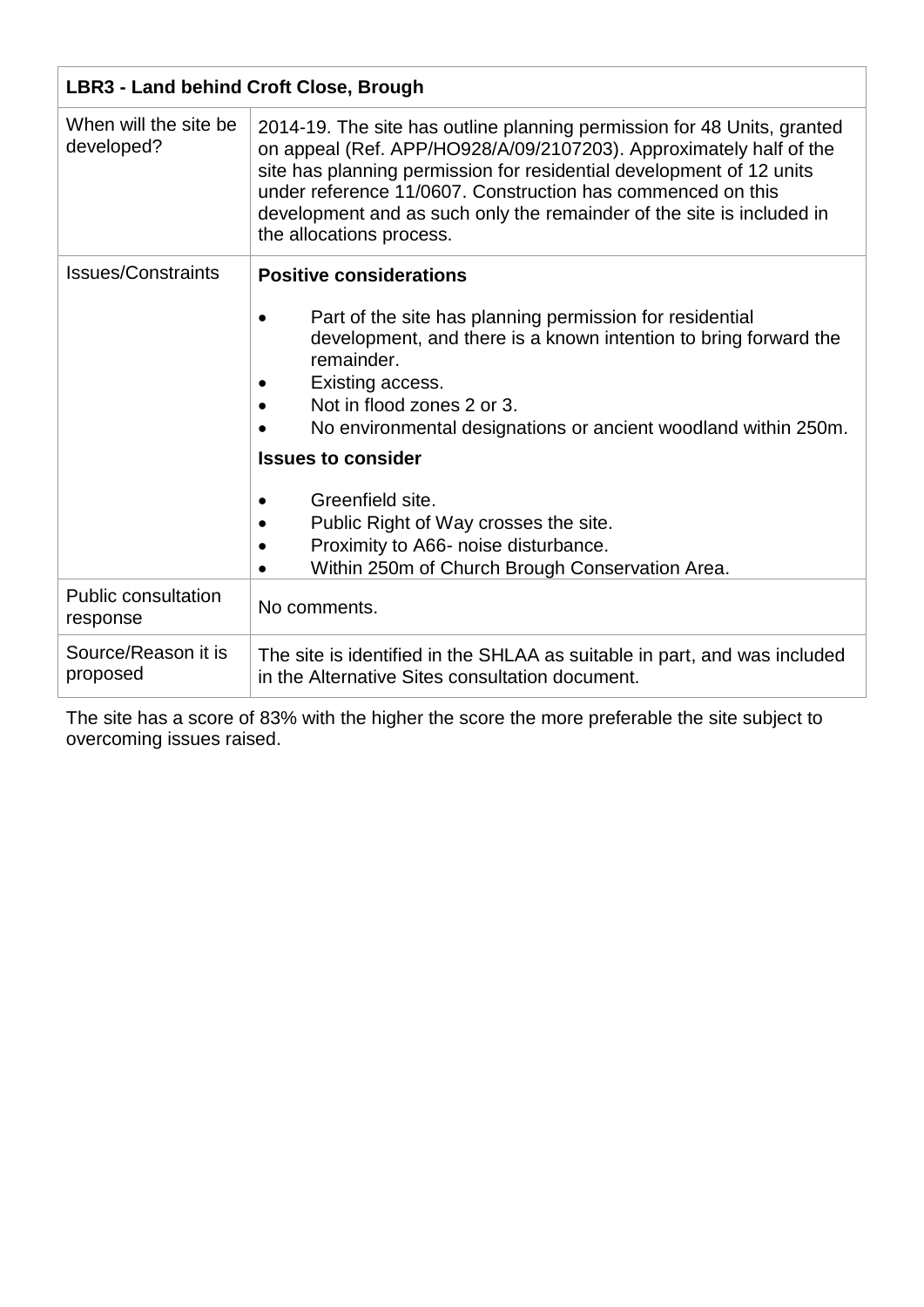# **LBR4 - Land at Grand Prix Club, Brough**



| LBR4 - Land at Grand Prix Club, Brough   |                                                                                                                                                                                                                  |
|------------------------------------------|------------------------------------------------------------------------------------------------------------------------------------------------------------------------------------------------------------------|
| Is this site proposed<br>for allocation? | <b>No</b>                                                                                                                                                                                                        |
| <b>Size</b>                              | 0.89 (developable area of 0.57 hectares)                                                                                                                                                                         |
| Potential Number of<br><b>Houses</b>     | 17 dwellings at 30 d.p.h. Planning permission exists for nine dwellings<br>(Case reference 09/1007) on the eastern part of the site.                                                                             |
| Brownfield?                              | Part brownfield                                                                                                                                                                                                  |
| Description                              | The site is level with no topographical issues. The site has an existing<br>access which is useable. The rear of site is designated Amenity Open<br>Space. There are trees on the boundary and within 10 metres. |
|                                          | A Public Right of Way crosses the site. Neighbouring uses are<br>residential and fields. The development of the site would respect the<br>character of the settlement.                                           |
| Is the site suitable?                    | The site is identified in the SHLAA as being "suitable in the long term<br>subject to addressing any possible contamination and highway<br>issues."                                                              |
| Is the site available?                   | Currently unknown.                                                                                                                                                                                               |
| Is the site achievable?                  | Currently unknown.                                                                                                                                                                                               |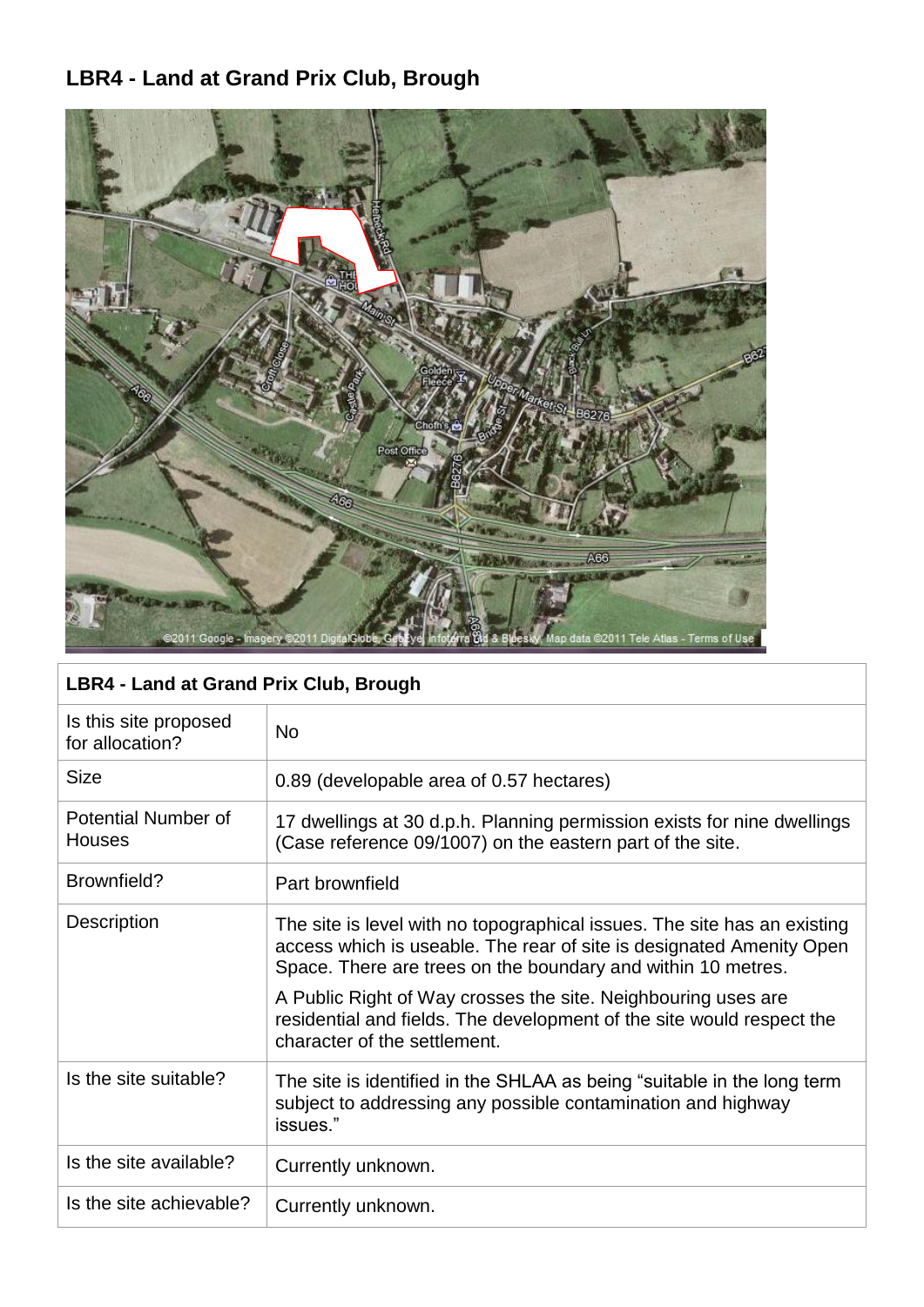| <b>LBR4 - Land at Grand Prix Club, Brough</b> |                                                                                                                                                                                                                                                                                                                                                                                                                                                                     |
|-----------------------------------------------|---------------------------------------------------------------------------------------------------------------------------------------------------------------------------------------------------------------------------------------------------------------------------------------------------------------------------------------------------------------------------------------------------------------------------------------------------------------------|
| When will the site be<br>developed?           | Part of the site has outline planning permission for nine houses. It<br>remains in the allocations process as the application is outline and a<br>scheme has yet to be implemented.                                                                                                                                                                                                                                                                                 |
| <b>Issues/Constraints</b>                     | <b>Positive considerations</b><br>Identified for housing in the SHLAA.<br>Part brownfield site.<br>$\bullet$<br>Extant outline consent for residential development for part of the<br>site.<br>Level site.<br>No flood risk issues.<br>Existing access.<br><b>Issues to consider</b><br>Potential contamination issues from previous land use.<br>$\bullet$<br>Road noise.<br>$\bullet$<br>50 metres from the North Pennines Area of Outstanding Natural<br>Beauty. |
| <b>Public consultation</b><br>response        | No comments.                                                                                                                                                                                                                                                                                                                                                                                                                                                        |
| Source/Reason it is<br>proposed               | The site is identified in the SHLAA as suitable. It was included in the<br>Alternative Sites consultation document.                                                                                                                                                                                                                                                                                                                                                 |

The site has a score of 87% with the higher the score the more preferable the site subject to overcoming issues raised.

#### **LBR5 - Land off Back Lane, Brough**

#### **LBR6 - Former George Hotel, Brough**

These sites have not been assessed as they fall below the size threshold for allocation.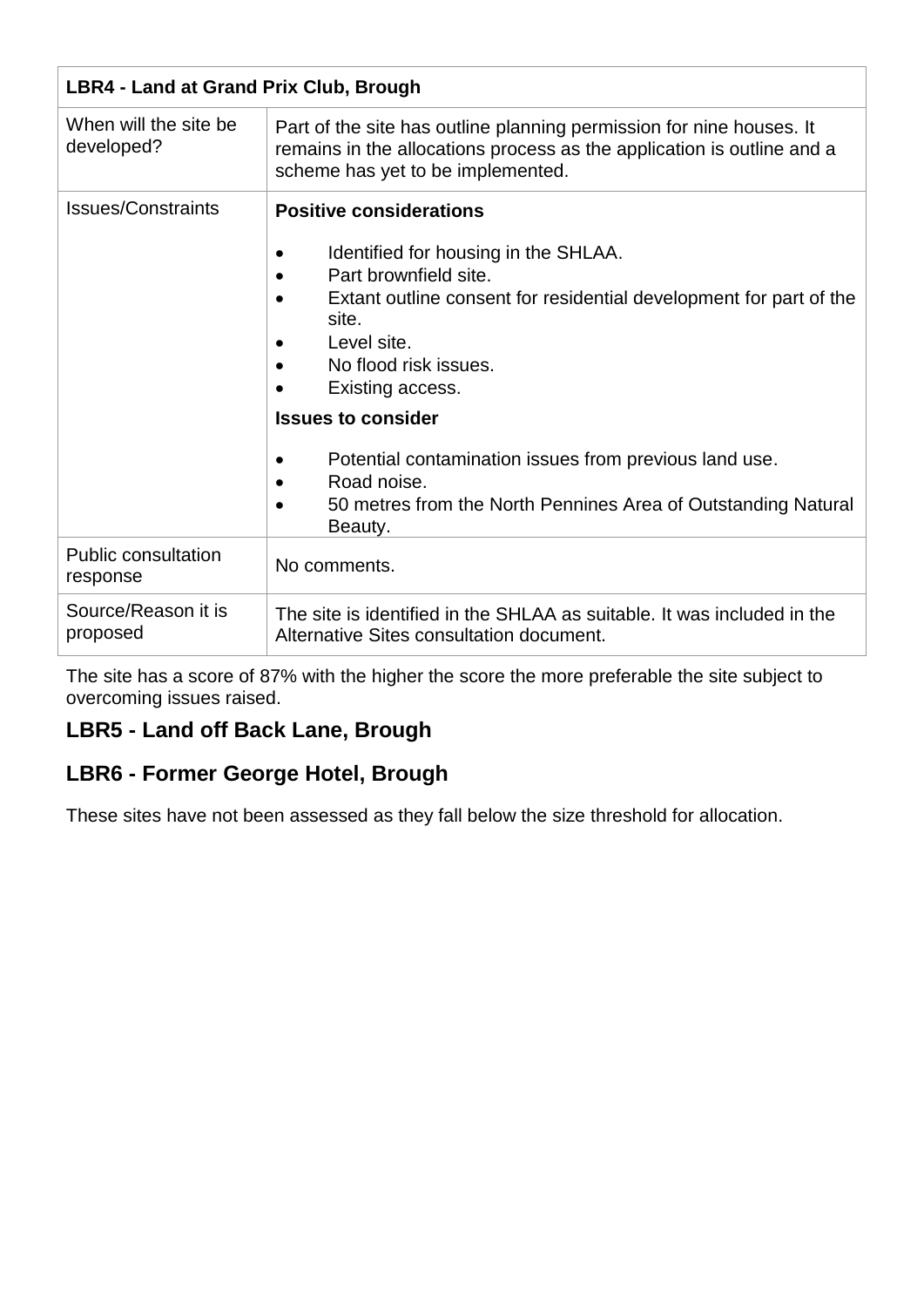## **Church Brough**

**LCBR1 - Land opposite Four Winds, Church Brough**



## **LCBR1 - Land opposite Four Winds, Church Brough**

| Is this site proposed for<br>development? | <b>No</b>                                                                                                        |
|-------------------------------------------|------------------------------------------------------------------------------------------------------------------|
| <b>Size</b>                               | 0.48                                                                                                             |
| <b>Potential Number of Houses</b>         | 14                                                                                                               |
| Brownfield?                               | Greenfield                                                                                                       |
| Description                               | The site is a greenfield site, surrounded by a drystone wall. The<br>site is level with no topographical issues. |
| Is the site suitable?                     | Currently unknown.                                                                                               |
| Is the site available?                    | Currently unknown.                                                                                               |
| Is the site achievable?                   | Currently unknown.                                                                                               |